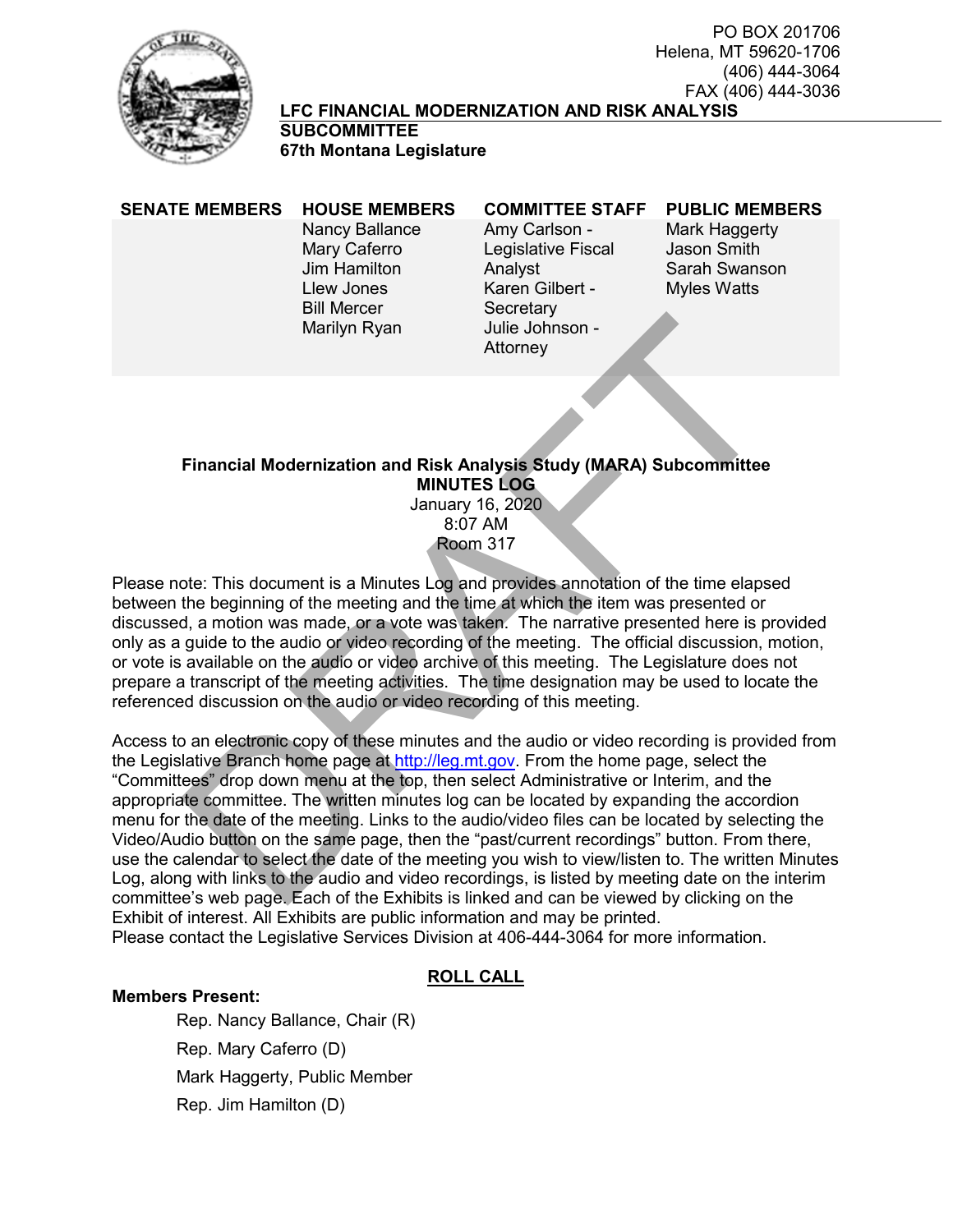Rep. Llew Jones (R) Rep. Bill Mercer (R) Rep. Marilyn Ryan (D) Sarah Swanson, Public Member

#### **Members Excused:**

- . Jason Smith, Public Member
- . Myles Watts, Public Member

## **Members Absent:**

#### **Staff Present:**

## **Work session to review previously presented materials for members unable to attend Legislative Week events**

| Members Absent:               |                                                                                           |
|-------------------------------|-------------------------------------------------------------------------------------------|
| <b>Staff Present:</b>         |                                                                                           |
|                               | Amy Carlson, Legislative Fiscal Analyst                                                   |
|                               | Karen Gilbert, Secretary                                                                  |
|                               | Julie Johnson, Attorney                                                                   |
|                               | <u>Nork session to review previously presented materials for members unable to attend</u> |
| <u>egislative Week events</u> |                                                                                           |
| 08:07:44                      | Amy Carlson, Legislative Fiscal Division, started the discussion.                         |
| 08:08:19                      | Sam Schaefer, LFD, discussed revenues. (Exhibit 1)                                        |
| 08:19:08                      | Joshua Poulette, LFD, discussed federal funds. (Exhibit 2)                                |
| 08:33:31                      | Mr. Schaefer discussed natural resources. (Exhibit 3)                                     |
| 08:40:06                      | Mark Haggerty, Headwaters Economics, discussed his report. (Exhibit 4)                    |
| 08:42:44                      | Joe Triem, LFD, discussed the local government report. (Exhibit 5)                        |
| 08:59:29                      | Mr. Schaefer discussed the pensions report. (Exhibit 6)                                   |
| 09:01:50                      | Ms. Carlson added to the pensions discussion.                                             |
|                               | Open MARA meeting by senior member of the committee                                       |
| 09:03:46                      | Rep. Caferro called the meeting to order.                                                 |

## **Open MARA meeting by senior member of the committee**

- 09:03:46 Rep. Caferro called the meeting to order.
- 09:03:20 The secretary called the roll.
- 09:04:12 Rep. Caferro discussed the committee membership.
- 09:04:31 Rep. Hamilton asked if Rep. Caferro would like to nominate officers.
- 09:04:40 Rep. Caferro nominated Rep. Jones as chair and Rep. Ryan as vice-chair.
- 09:06:18 The motion passed unanimously via voice vote.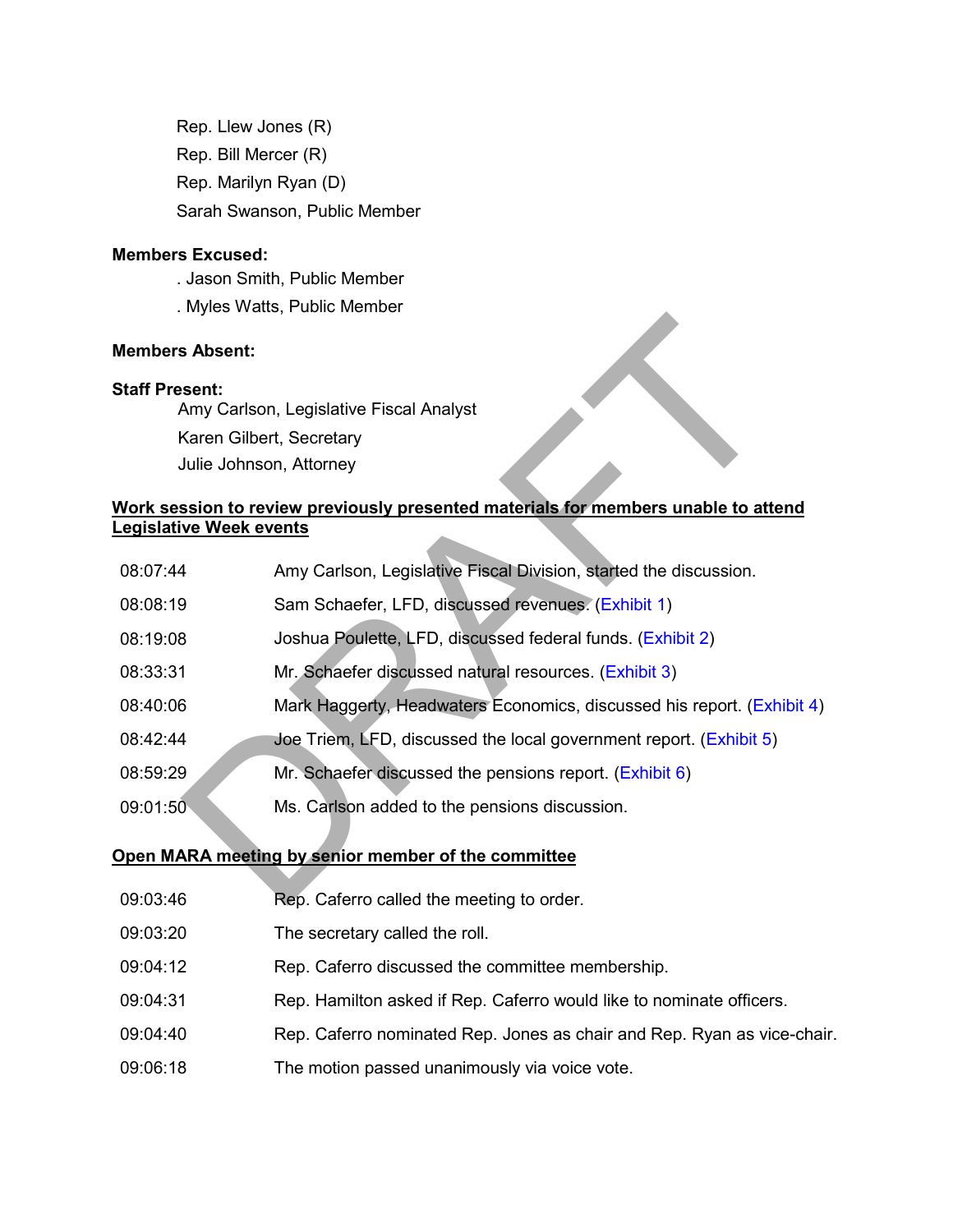| 09:06:41 | Rep. Jones asked the committee members to introduce themselves:                                     |
|----------|-----------------------------------------------------------------------------------------------------|
| 09:07:01 | Sen. Brian Hoven, not serving on the subcommittee, said he was<br>sitting in on the meeting.        |
| 09:07:20 | Rep. Kim Dudik, not serving on the subcommittee, said she was<br>sitting in on the committee.       |
| 09:07:35 | Julie Johnson                                                                                       |
| 09:07:41 | Sarah Swanson                                                                                       |
| 09:07:50 | Rep. Hamilton                                                                                       |
| 09:08:08 | Rep. Ryan                                                                                           |
| 09:08:15 | Mr. Schaefer                                                                                        |
| 09:08:20 | Rep. Mercer                                                                                         |
| 09:08:25 | Mr. Haggerty                                                                                        |
| 09:08:30 | Rep. Caferro                                                                                        |
| 09:08:36 | Rep. Ballance                                                                                       |
| 09:08:53 | Karen Gilbert                                                                                       |
| 09:08:58 | Amy Carlson                                                                                         |
| 09:09:03 | Rep. Jones                                                                                          |
| 09:09:10 | Rep. Jones discussed background for developing the subcommittee.                                    |
| 09:12:07 | Ms. Carlson discussed the bill that created the committee.                                          |
| 09:17:40 | Rep. Jones spoke on additional background information.                                              |
| 09:23:24 | Ms. Carlson discussed additional background work.                                                   |
| 09:24:15 | Mr. Haggerty asked a question about how the group is presenting data.                               |
| 09:24:52 | Ms. Carlson went over a data example.                                                               |
| 09:28:08 | Rep. Jones discussed chart creation and the visual appearance challenge.                            |
| 09:29:24 | Ms. Carlson explained some technological challenges.                                                |
| 09:29:36 | Mr. Haggerty discussed data definitions regarding personal income and<br>gross state product (GSP). |
| 09:30:14 | Rep. Jones commented on a divergence between the GSP line and<br>personal income line.              |
| 09:31:12 | Rep. Hamilton asked for an overview of the difference between two data<br>points.                   |
| 09:31:31 | Mr. Haggerty responded.                                                                             |
|          |                                                                                                     |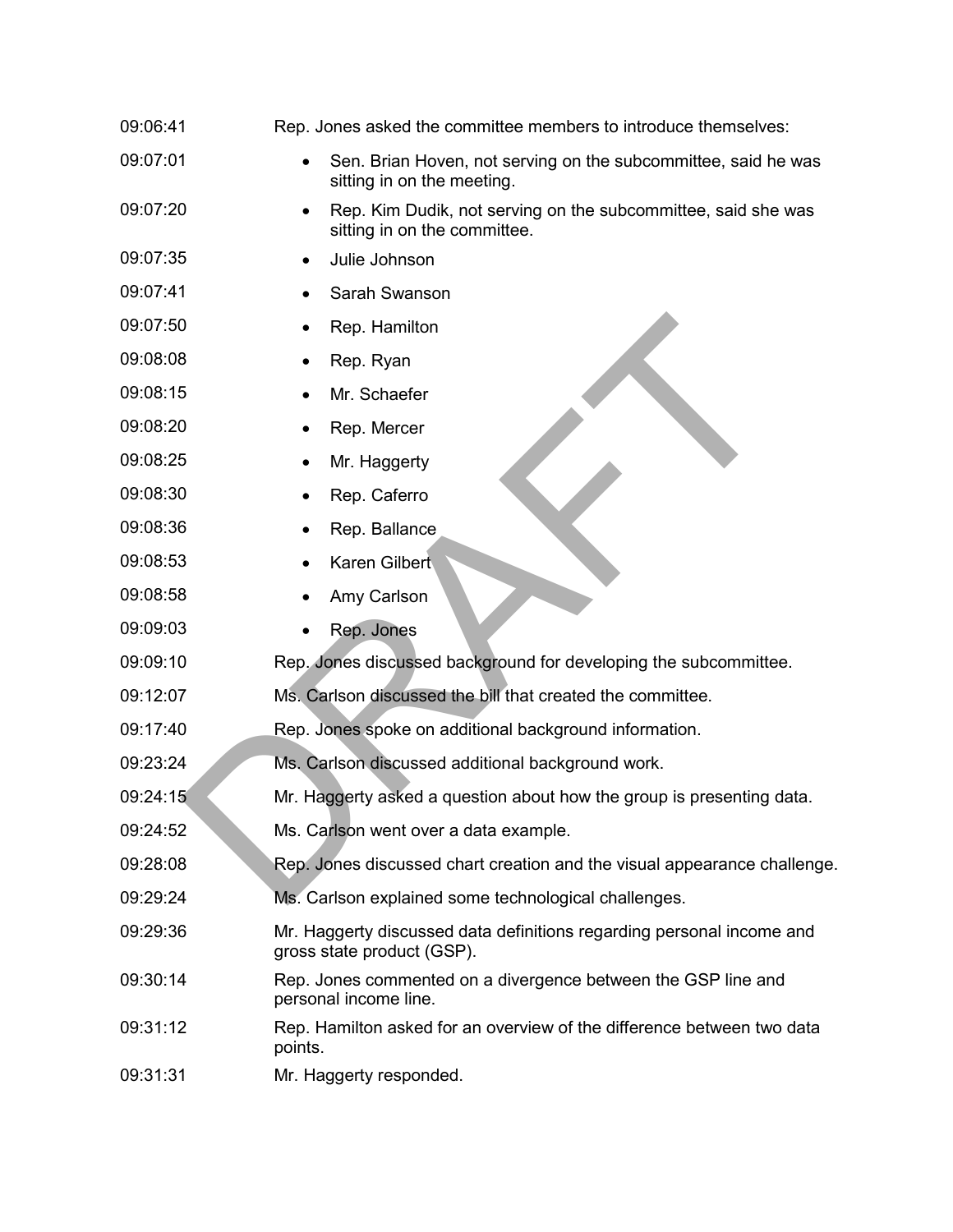| 09:32:30 | Rep. Ballance said her recommendation was to dig into divergence when<br>they see it.                           |
|----------|-----------------------------------------------------------------------------------------------------------------|
| 09:33:10 | Mr. Haggerty said it would be a great question for one of the speakers<br>from the Department of Labor.         |
| 09:33:47 | Rep. Jones said gross state product and personal income will represent<br>the growth of the underlying economy. |
| 09:34:31 | Mr. Schaefer discussed a memo on wage income. (Exhibit 7)                                                       |
| 09:48:47 | Mr. Haggerty had a question about the report.                                                                   |
| 09:52:18 | Rep. Hamilton asked about the date on a report.                                                                 |
| 09:53:03 | Mr. Schaefer responded.                                                                                         |
| 09:53:40 | Rep. Hamilton asked for further clarification.                                                                  |
| 09:53:58 | Mr. Schaefer responded.                                                                                         |
| 09:54:23 | Mr. Schaefer discussed a report on SB 407. (Exhibit 8)                                                          |

## **HJ 35 work to date**

| 09:52:18                  | Rep. Hamilton asked about the date on a report.                                                                                                                    |
|---------------------------|--------------------------------------------------------------------------------------------------------------------------------------------------------------------|
| 09:53:03                  | Mr. Schaefer responded.                                                                                                                                            |
| 09:53:40                  | Rep. Hamilton asked for further clarification.                                                                                                                     |
| 09:53:58                  | Mr. Schaefer responded.                                                                                                                                            |
| 09:54:23                  | Mr. Schaefer discussed a report on SB 407. (Exhibit 8)                                                                                                             |
| <u>IJ 35 work to date</u> |                                                                                                                                                                    |
| 10:02:01                  | Megan Moore, LSD, gave her presentation.                                                                                                                           |
| 10:05:01                  | Rep. Hamilton discussed the differences between the HJ 35 study and<br><b>MARA</b> committees.                                                                     |
| 10:06:10                  | Rep. Jones asked what the focus is.                                                                                                                                |
| 10:06:21                  | Rep. Hamilton said adequacy has been answered to the committee's<br>satisfaction in a broad way. He said they are looking into efficiency of the<br>tax structure. |
| 10:07:11                  | Rep. Ballance asked how far out the committee looked to understand<br>whether or not the tax revenue was adequate.                                                 |
| 10:07:44                  | Rep. Hamilton said it was a present to near-term answer.                                                                                                           |
| 10:07:56                  | Ms. Moore said the committee didn't do projections on where revenue<br>sources are going.                                                                          |
| 10:08:15                  | Rep. Ballance asked if there was a definition put to adequacy.                                                                                                     |
| 10:08:28                  | Rep. Hamilton said the initial reaction was not to take up adequacy. He<br>said the committee came to a broad answer.                                              |
| 10:08:58                  | Rep. Jones said he'd like to return to this subject after the next<br>presentation.                                                                                |
| 10:09:27                  | Ms. Carlson said she would send links to the committee to find materials<br>being discussed.                                                                       |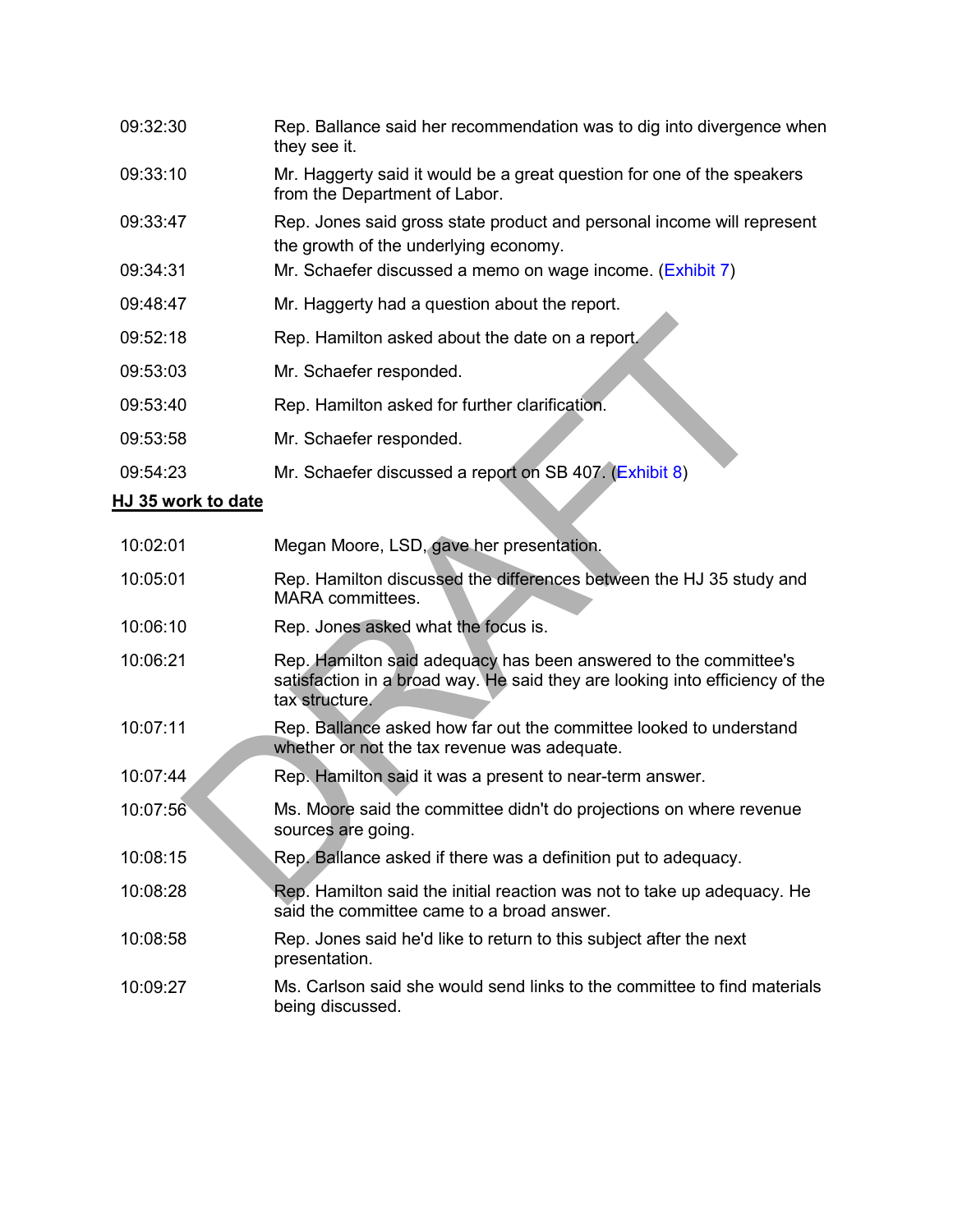## **Tax Structures in Montana and Surrounding States**

| 10:10:35 | Doug Young, professor emeritus Montana State University, gave his<br>presentation. (Exhibit 9)                                                                                                                               |
|----------|------------------------------------------------------------------------------------------------------------------------------------------------------------------------------------------------------------------------------|
| 10:58:51 | Rep. Jones asked about a solution for natural resources taxes.                                                                                                                                                               |
| 11:01:01 | Dr. Young responded.                                                                                                                                                                                                         |
| 11:02:32 | Rep. Jones asked about relative economy size.                                                                                                                                                                                |
| 11:03:25 | Dr. Young responded.                                                                                                                                                                                                         |
| 11:04:14 | Rep. Jones asked about natural resources slumping.                                                                                                                                                                           |
| 11:04:28 | Dr. Young responded.                                                                                                                                                                                                         |
| 11:04:48 | Rep. Jones asked as industry becomes more service-oriented, how does<br>Montana e-commerce compare?                                                                                                                          |
| 11:05:54 | Dr. Young responded.                                                                                                                                                                                                         |
| 11:06:31 | Rep. Jones said he thinks the Montana exporter is at a disadvantage.                                                                                                                                                         |
| 11:06:50 | Rep. Jones asked about local government trends & referred to a chart on<br>page 7.                                                                                                                                           |
| 11:10:07 | Dr. Young responded.                                                                                                                                                                                                         |
| 11:12:24 | Rep. Jones asked about the state's tax sources and whether it was<br>feasible to offset property taxes looking at future growth.                                                                                             |
| 11:14:07 | Dr. Young responded.                                                                                                                                                                                                         |
| 11:15:36 | Rep. Jones said he would look at cost drivers and based on a series of<br>assumptions, would ask LFD to forecast a growth drive forward. He asked<br>if they could calculate how much revenue would be needed in the future? |
| 11:16:42 | Dr. Young responded.                                                                                                                                                                                                         |
| 11:18:18 | Rep. Jones asked if anyone else had questions.                                                                                                                                                                               |
| 11:18:38 | Rep. Hamilton asked if some type of consumption tax or sales tax is also<br>falling behind?                                                                                                                                  |
| 11:19:51 | Rep. Jones clarified a statement.                                                                                                                                                                                            |
| 11:20:04 | Dr. Young responded.                                                                                                                                                                                                         |
| 11:21:51 | Rep. Hamilton asked about sales taxes.                                                                                                                                                                                       |
| 11:22:15 | Dr. Young responded.                                                                                                                                                                                                         |
| 11:22:59 | Rep. Jones asked about South Dakota, was it goods and services that<br>was taxed?                                                                                                                                            |
| 11:23:49 | Dr. Young responded.                                                                                                                                                                                                         |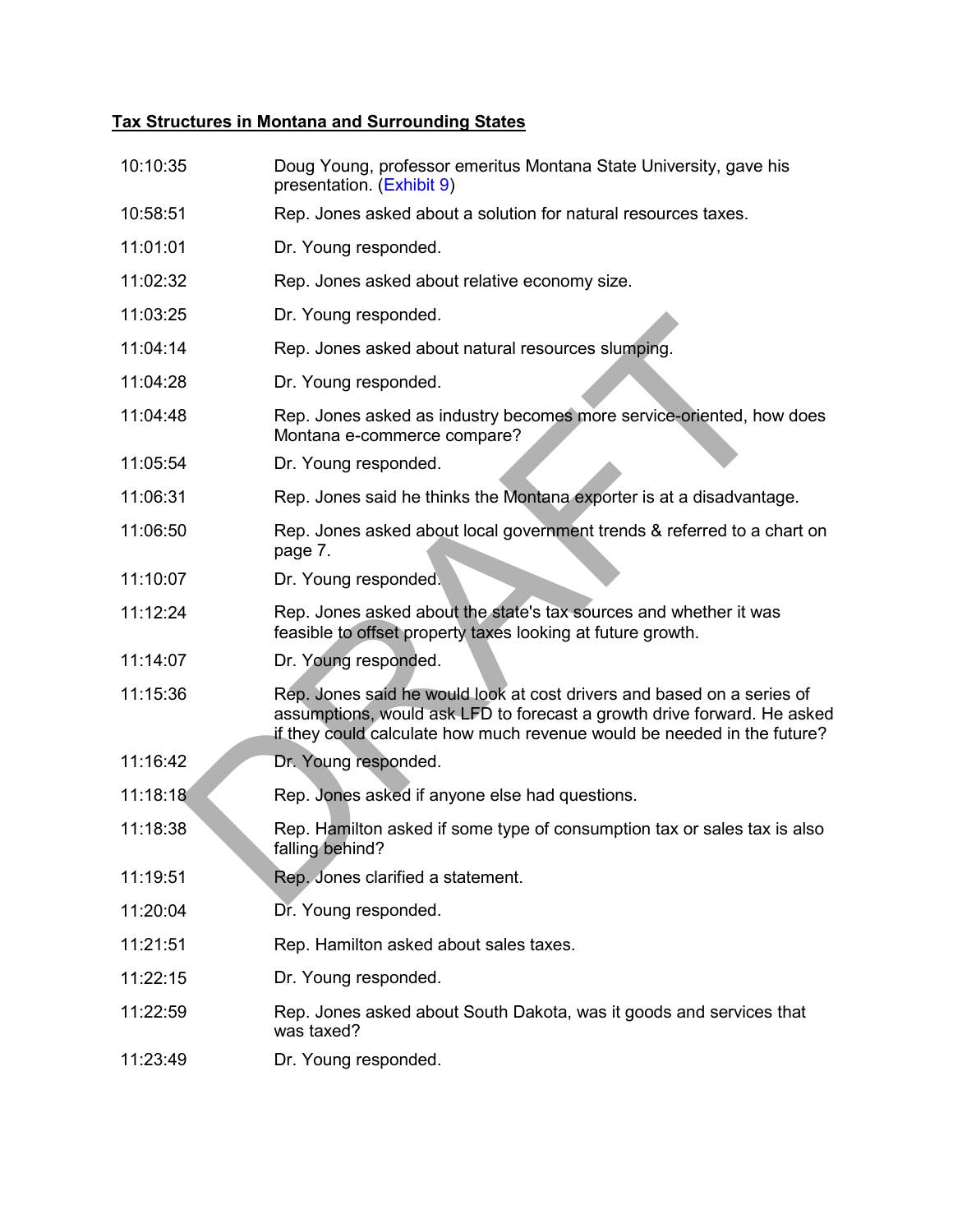| 11:24:17 | Rep. Ballance said as they look at trends in various areas, they will get to |
|----------|------------------------------------------------------------------------------|
|          | a point where they can test assumptions.                                     |

- 11:25:12 Rep. Mercer asked about the scope of Dr. Young's testimony and asked about the hole he would fill with sales tax revenue.
- 11:26:14 Dr. Young responded.
- 11:26:21 Rep. Mercer asked if from an economic standpoint whether something like wastewater service was the responsibility of the state or local?
- 11:26:54 Dr. Young responded.
- 11:34:20 Mr. Haggerty asked about natural resource taxes.
- 11:36:03 Dr. Young responded.
- 11:38:03 Rep. Ryan asked about changes to the income tax structure.
- 11:38:31 Dr. Young responded.
- 11:41:04 Rep. Hamilton asked what other states do with similar natural resource depletion situations?
- 11:42:17 Mr. Haggerty responded.
- 11:44:26 Dr. Young commented.

#### **Labor Market Trends**

| 11:34:20                   | Mr. Haggerty asked about natural resource taxes.                                                |
|----------------------------|-------------------------------------------------------------------------------------------------|
| 11:36:03                   | Dr. Young responded.                                                                            |
| 11:38:03                   | Rep. Ryan asked about changes to the income tax structure.                                      |
| 11:38:31                   | Dr. Young responded.                                                                            |
| 11:41:04                   | Rep. Hamilton asked what other states do with similar natural resource<br>depletion situations? |
| 11:42:17                   | Mr. Haggerty responded.                                                                         |
| 11:44:26                   | Dr. Young commented.                                                                            |
| <b>Labor Market Trends</b> |                                                                                                 |
| 11:45:35                   | Barb Wagner, Department of Labor & Industry, gave her presentation.<br>(Exhibit 10)             |
| 12:13:11                   | Rep. Hamilton asked about the population tree chart.                                            |
| 12:14:17                   | Ms. Wagner responded.                                                                           |
| 12:14:59                   | Rep. Jones asked if Montana is further along in the aging statistic than<br>other states?       |
| 12:15:22                   | Ms. Wagner responded.                                                                           |
| 12:16:03                   | Mr. Haggerty asked about migration trends out of cities.                                        |
| 12:17:31                   | Ms. Wagner responded.                                                                           |
| 12:18:52                   | Mr. Haggerty asked if people moving to Montana are richer.                                      |
| 12:19:08                   | Ms. Wagner responded.                                                                           |
| <b>Public comment</b>      |                                                                                                 |
| 12:20:02                   | Bob Story, Montana Taxpayers Association                                                        |
| <b>Lunch recess</b>        |                                                                                                 |
| 12:26:39                   | The committee recessed for lunch.                                                               |
| 13:05:22                   | The committee reconvened.                                                                       |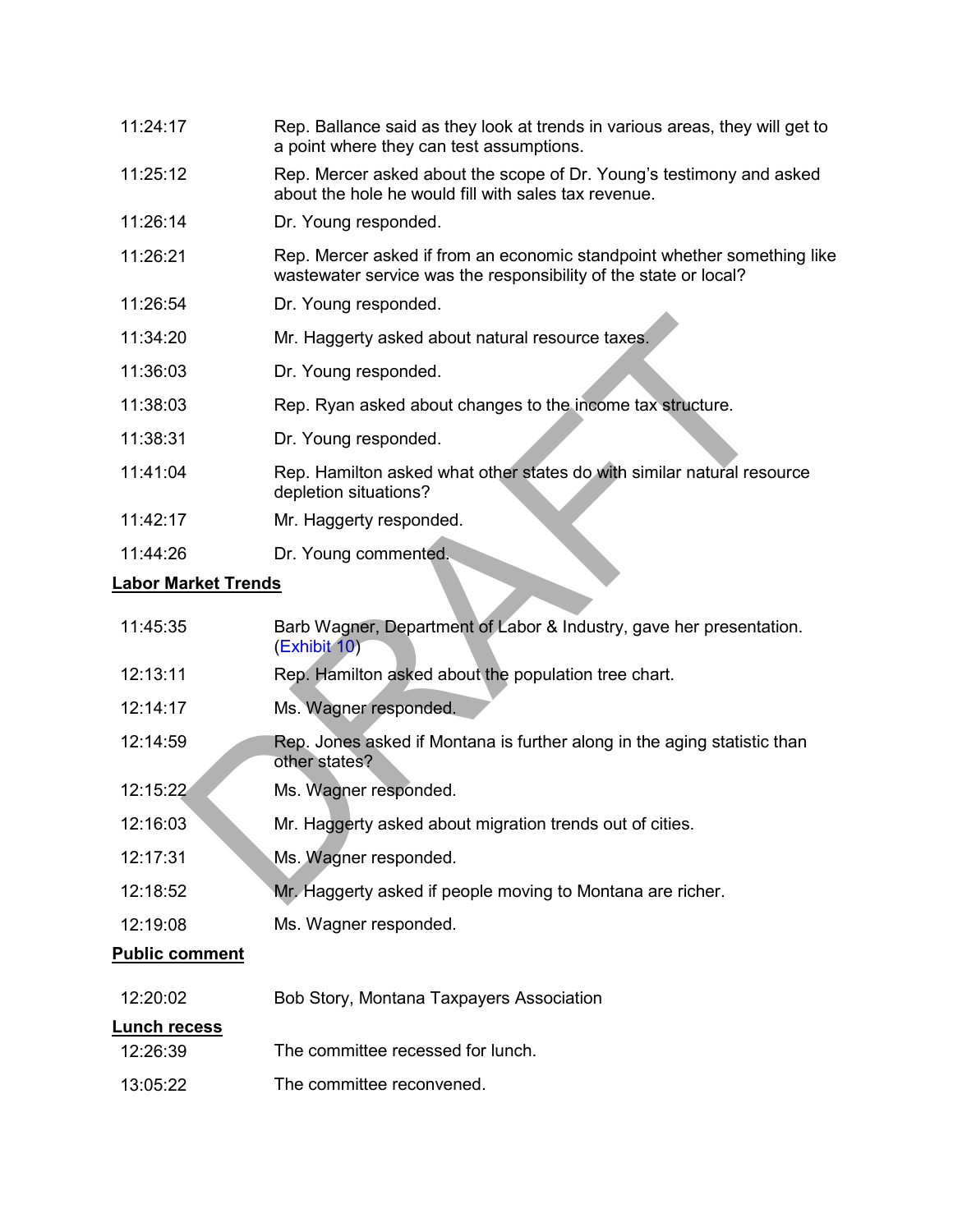# **Demographic and Economic Changes Influencing Tax Collections in All States**

| 13:05:53 | Ms. Carlson introduced Don Boyd, Rockefeller College of Public Affairs &<br>Policy research, for Pew Charitable Trusts.                                                                                                                                              |
|----------|----------------------------------------------------------------------------------------------------------------------------------------------------------------------------------------------------------------------------------------------------------------------|
| 13:06:36 | Mr. Boyd gave his presentation. (Exhibit 11)                                                                                                                                                                                                                         |
| 13:38:29 | Rep. Hamilton asked about workforce growth on slide 11.                                                                                                                                                                                                              |
| 13:39:11 | Mr. Boyd responded.                                                                                                                                                                                                                                                  |
| 13:39:59 | Rep. Hamilton asked about income and income taxes on slide 15.                                                                                                                                                                                                       |
| 13:40:26 | Mr. Boyd responded.                                                                                                                                                                                                                                                  |
| 13:41:04 | Mr. Boyd continued his presentation.                                                                                                                                                                                                                                 |
|          | <b>Montana Demographics and Potential Budget and Revenue Impacts</b>                                                                                                                                                                                                 |
| 14:01:20 | Joshua Poulette discussed his report. (Exhibit 12 & Exhibit 13)                                                                                                                                                                                                      |
| 14:15:21 | Mr. Schaefer discussed revenue impacts.                                                                                                                                                                                                                              |
| 14:21:00 | Mr. Poulette discussed implications.                                                                                                                                                                                                                                 |
| 14:24:34 | Rep. Mercer asked about population growth projections.                                                                                                                                                                                                               |
| 14:25:17 | Mr. Poulette responded.                                                                                                                                                                                                                                              |
| 14:25:25 | Rep. Mercer asked if it was important they understand the MSU dataset?                                                                                                                                                                                               |
| 14:25:43 | Mr. Poulette said Alice Hecht, LFD analyst who built the maps, does<br>understand the dataset very well and would be able to answer questions.                                                                                                                       |
| 14:26:21 | Rep. Mercer asked if there is anything they should know?                                                                                                                                                                                                             |
| 14:26:38 | Mr. Poulette said they have done that work and can provide it.                                                                                                                                                                                                       |
| 14:26:52 | Mr. Haggerty commented the difference is when the data sets have been<br>produced.                                                                                                                                                                                   |
| 14:27:17 | Ms. Hecht said the ERemi dataset was produced specifically for Montana<br>this summer.                                                                                                                                                                               |
| 14:30:11 | Mr. Poulette said they expect an update to IHS data soon.                                                                                                                                                                                                            |
| 14:30:26 | Mr. Haggerty asked about the shifting demographics by county and trends<br>related to property valuation.                                                                                                                                                            |
| 14:31:32 | Mr. Schaefer responded.                                                                                                                                                                                                                                              |
| 14:32:05 | Rep. Jones said Rep. Hamilton's district as well as the western edge of<br>the state fit Mr. Haggerty's scenario as they have in-migrations of<br>retirement aged populations bringing wealth, coming from areas where<br>they paid significantly more for property. |
| 14:32:40 | Mr. Schaefer discussed out-of-state migration into Montana.                                                                                                                                                                                                          |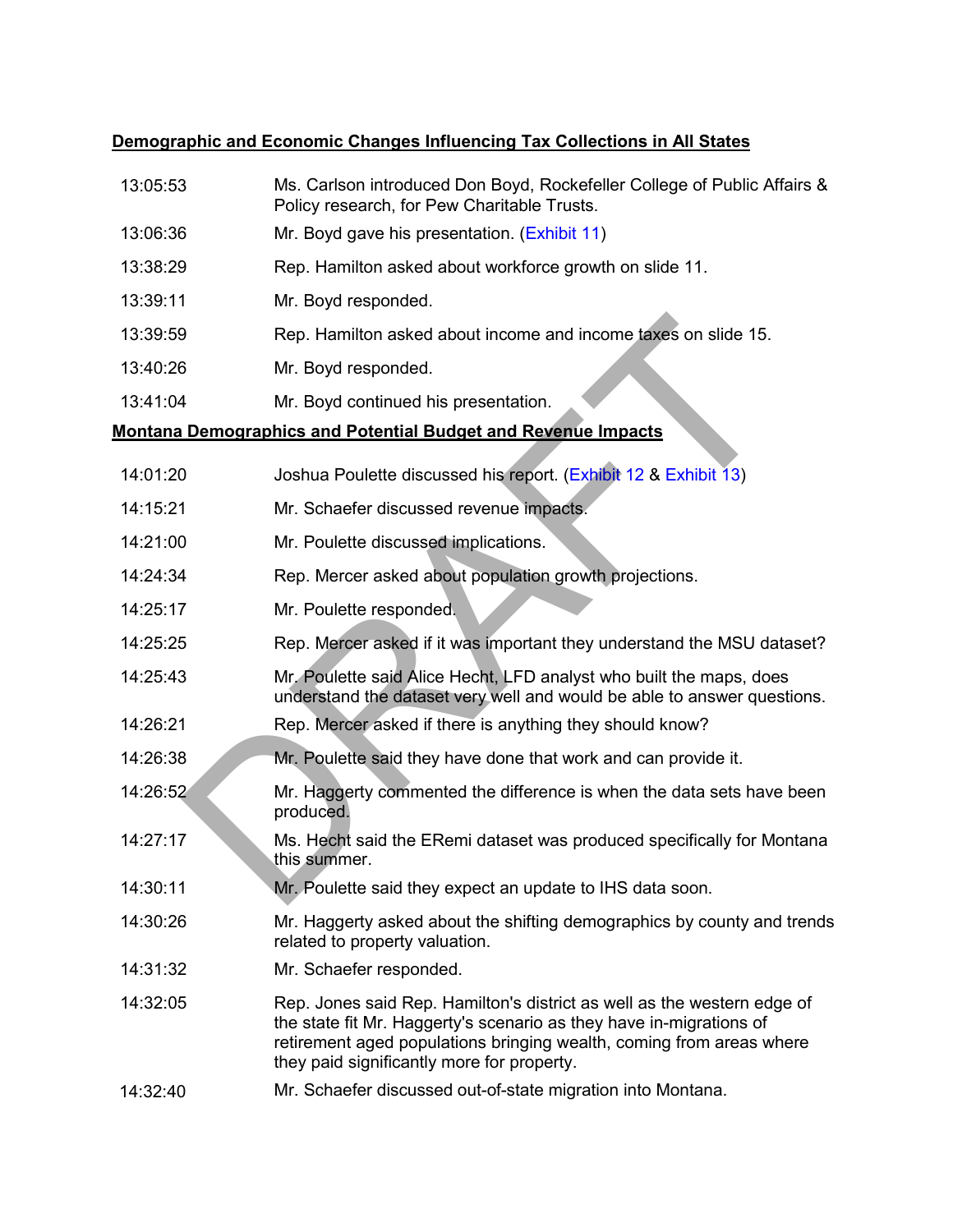| 14:33:10 | Ms. Carlson said the next item on the agenda will give a little bit more of<br>what he is looking for.                                                                                         |
|----------|------------------------------------------------------------------------------------------------------------------------------------------------------------------------------------------------|
| 14:33:36 | Rep. Ballance asked as the population ages if agricultural land is taken out<br>of production, can you tie the population and property tax pieces together?                                    |
| 14:34:05 | Rep. Jones said in counties that are becoming more rural with net<br>migration out, the tax base is moving toward agriculture in those areas.                                                  |
| 14:34:42 | Mr. Haggerty said in Dr. Young's presentation, the increase in property<br>values was not compared to personal income and that would be<br>interesting to look at on a county by county basis. |
| 14:36:05 | Rep. Jones said it was a great dataset and commended staff on their<br>work.                                                                                                                   |
|          | <b>Property Tax Report and other data available</b>                                                                                                                                            |
| 14:38:21 | Ms. Carlson introduced LFD analyst Julia Pattin.                                                                                                                                               |
| 14:39:01 | Ms. Pattin discussed her report. (Exhibit 14 & Exhibit 15)                                                                                                                                     |
| 14:48:23 | Rep. Jones asked about a chart regarding property classes.                                                                                                                                     |
| 14:49:27 | Ms. Pattin responded.                                                                                                                                                                          |
| 14:50:03 | Rep. Jones asked about a chart on property market value and taxes paid.                                                                                                                        |
| 14:50:32 | Ms. Pattin responded.                                                                                                                                                                          |
| 14:51:15 | Rep. Jones said there is a construction incentive driving bonding and<br>impacting numbers. He asked about block grants.                                                                       |
| 14:52:18 | Mr. Haggerty said he reads the chart differently and explained.                                                                                                                                |
| 14:52:45 | Rep. Jones clarified.                                                                                                                                                                          |
| 14:53:04 | Mr. Haggerty discussed what impacts property tax.                                                                                                                                              |
| 14:53:53 | Ms. Carlson said the top slide on page 7 discusses market value that will<br>help explain this chart.                                                                                          |
| 14:55:01 | Mr. Haggerty asked if they used to assess on a five-year basis?                                                                                                                                |
| 14:55:14 | Rep. Jones said six.                                                                                                                                                                           |
| 14:55:37 | Haggerty asked if the process changed.                                                                                                                                                         |
| 14:55:48 | Ms. Pattin said the way they assessed property did change.                                                                                                                                     |
| 14:58:47 | Rep. Jones said he needed to think more about the information and it<br>would be good to describe changes and the challenges local government<br>will face with property tax.                  |
| 14:59:46 | Ms. Pattin continued her presentation.                                                                                                                                                         |
|          |                                                                                                                                                                                                |

15:06:07 Rep. Jones asked a question about the property market value and taxes paid slide.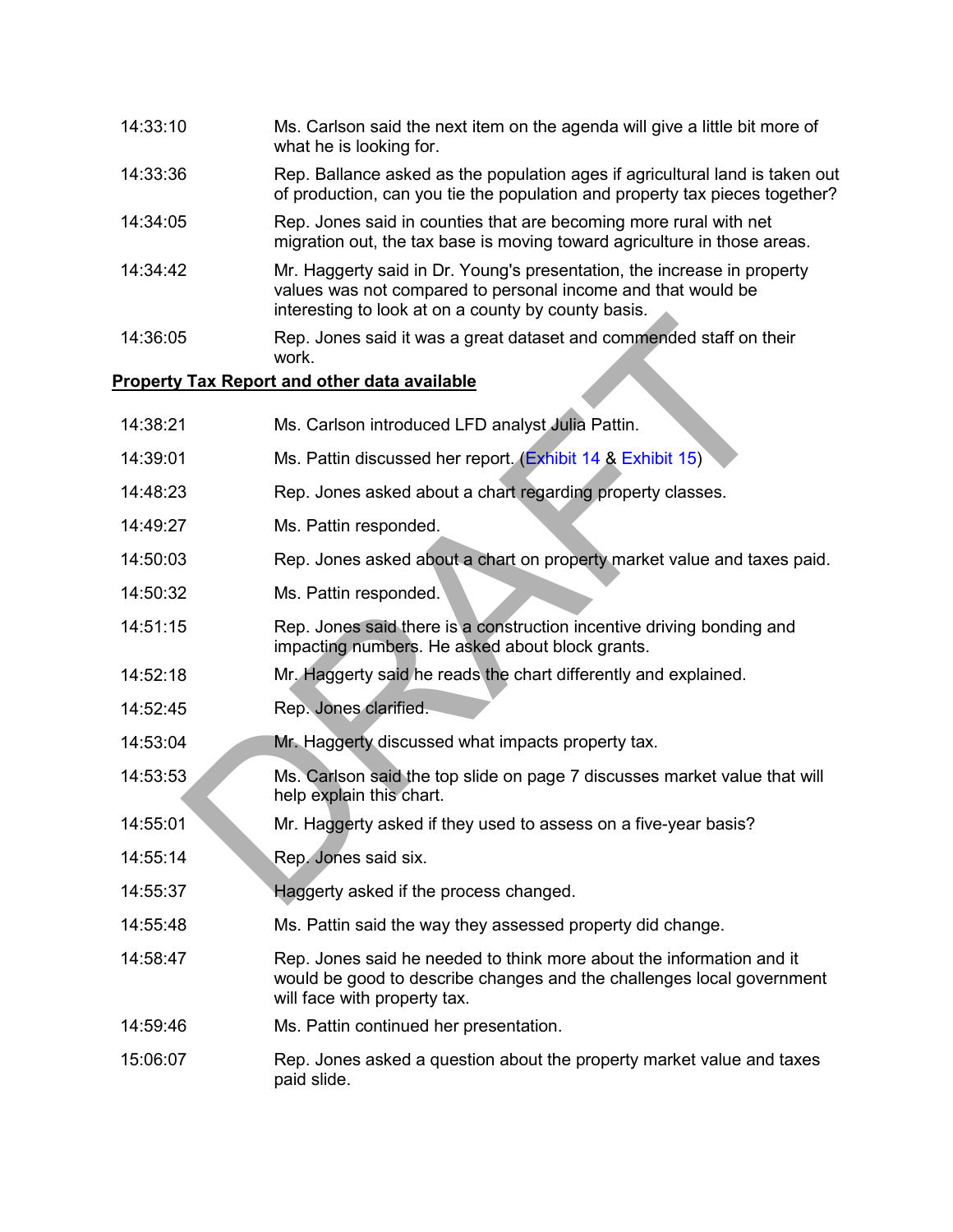| 15:06:32 | Ms. Pattin said she could get him exact numbers.                                                                                                                                  |
|----------|-----------------------------------------------------------------------------------------------------------------------------------------------------------------------------------|
| 15:08:09 | Ms. Pattin continued her presentation.                                                                                                                                            |
| 15:23:34 | Rep. Jones asked a question about the heat charts.                                                                                                                                |
| 15:24:34 | Ms. Pattin responded.                                                                                                                                                             |
| 15:24:59 | Rep. Jones discussed city breakouts in the report.                                                                                                                                |
| 15:31:58 | Rep. Jones said he liked the charts and would like to see the scale<br>broadened. He said he'd like to see a school district map as well.                                         |
| 15:34:26 | Mr. Haggerty said that Bozeman is raising a lot more revenues without<br>raising rates, property values are skyrocketing but the city is still struggling<br>to pay for services. |
| 15:35:15 | Ms. Pattin responded.                                                                                                                                                             |
| 15:36:46 | Nick Van Brown, LFD analyst, provided additional insight.                                                                                                                         |
| 15:37:51 | Rep. Jones said he previously served on city council and discussed<br>special improvement district (SID) tax revenues.                                                            |
| 15:39:10 | Ms. Pattin said some communities have more SIDs and use it as a fee-<br>based revenue.                                                                                            |
| 15:40:30 | Mr. Haggerty asked when property tax limits were put in place and what<br>was the rationale?                                                                                      |
| 15:40:56 | Rep. Jones said Bob Story could probably answer that question.                                                                                                                    |
| 15:41:08 | Ms. Moore said 1996. She said it was all outlined on the HJ 35 website.                                                                                                           |
| 15:41:58 | Rep. Hamilton asked about Ms. Pattin's residential property by levy district<br>map.                                                                                              |
| 15:42:53 | Ms. Pattin responded.                                                                                                                                                             |
| 15:43:57 | Rep. Hamilton said he was interested in learning the major factor that<br>makes the difference between cities.                                                                    |
| 15:44:31 | Mr. Van Brown explained the tax rate.                                                                                                                                             |
| 15:45:48 | Rep. Jones further discussed the maps and how to link them so they don't<br>pollute each other.                                                                                   |
| 15:46:39 | Ms. Pattin said she agreed.                                                                                                                                                       |
| 15:47:04 | Mr. Van Brown said market value is also part of the equation.                                                                                                                     |
| 15:47:32 | Rep. Jones asked if Sen. Story could explain why it was put into law.                                                                                                             |
| 15:47:58 | Sen. Story explained the 1998 initiative that froze local government taxes<br>and fees.                                                                                           |
| 15:50:39 | Mr. Haggerty asked if the concern among voters was the increase in tax<br>rates or was it a small-government initiative.                                                          |